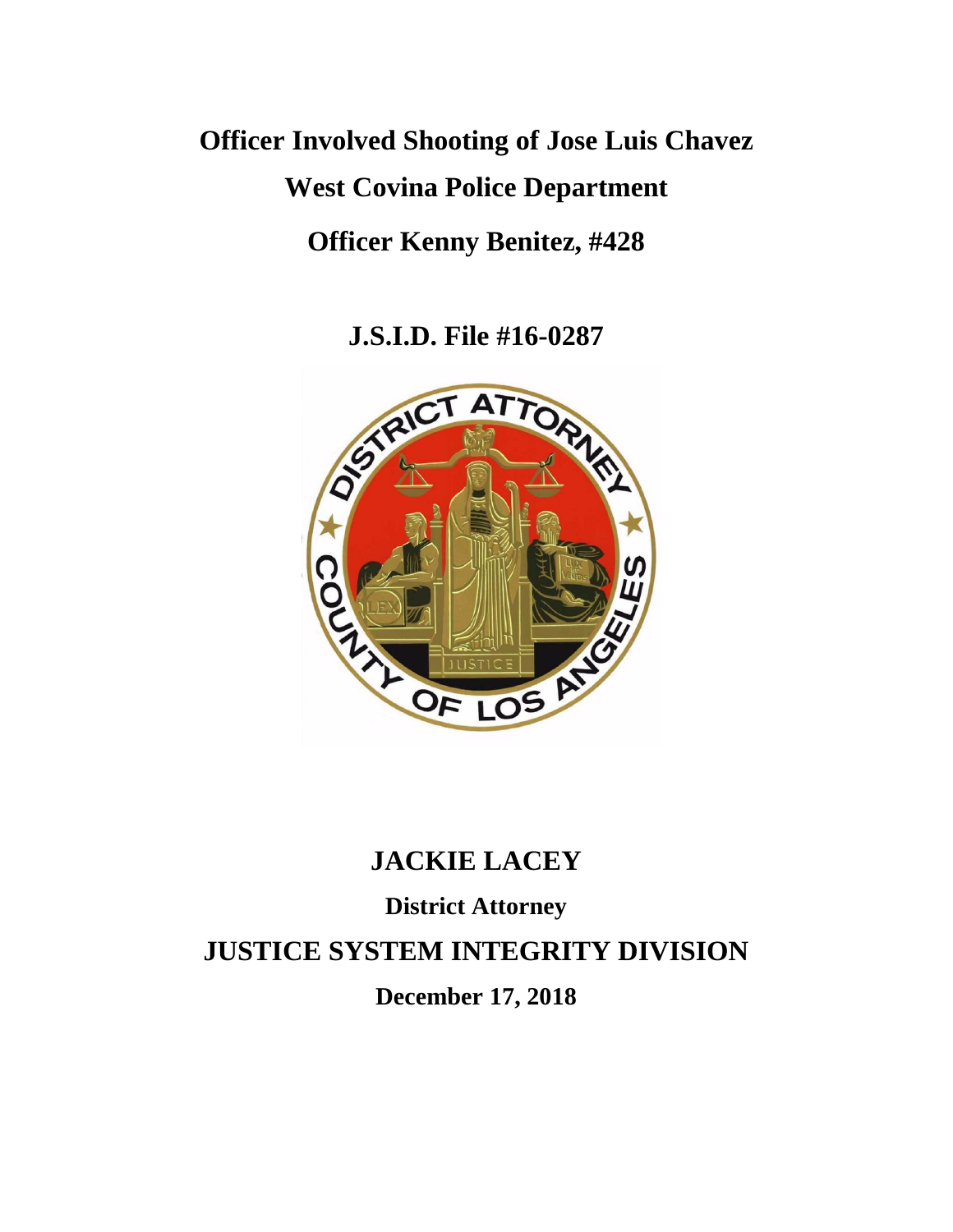#### **MEMORANDUM**

| TO:             | <b>CHIEF MARC TAYLOR</b>                      |
|-----------------|-----------------------------------------------|
|                 | <b>West Covina Police Department</b>          |
|                 | 14444 West Garvey                             |
|                 | West Covina, California 91790                 |
|                 | <b>CAPTAIN CHRISTOPHER BERGNER</b>            |
|                 | Los Angeles County Sheriff's Department       |
|                 | Homicide Bureau                               |
|                 | 1 Cupania Circle                              |
|                 | Monterey Park, California 91755               |
| FROM:           | <b>JUSTICE SYSTEM INTEGRITY DIVISION</b>      |
|                 | Los Angeles County District Attorney's Office |
| <b>SUBJECT:</b> | Officer Involved Shooting of Jose Luis Chavez |
|                 | J.S.I.D. File #16-0287                        |
|                 | W.C.P.D. File #16-4078                        |
|                 | L.A.S.D. File #016-00052-3199-055             |
| DATE:           | December 17, 2018                             |

The Justice System Integrity Division of the Los Angeles County District Attorney's Office has completed its review of the May 20, 2016, non-fatal shooting of Jose Luis Chavez by West Covina Police Officer Kenny Benitez. We have determined that Officer Benitez acted lawfully in self-defense.

This shooting occurred on May 20, 2016 at 11:14 p.m. The District Attorney Response Team was notified of the shooting at 2:00 p.m., on May 21, 2016, and was briefed on the investigation on May 31, 2016.

The following analysis is based on investigative reports, firearms analysis reports, laboratory analysis reports, photographs, recordings of radio and dispatch calls, and witness statements submitted to this office by LASD Homicide Sergeant Ken Perry. The voluntary statements of Benitez and Chavez were considered as part of this analysis.

#### **FACTUAL ANALYSIS**

West Badillo Street is a four-lane east-west boulevard in the City of West Covina. On the south side of Badillo Street, just west of the intersection with Sunset Avenue, lies the campus of West Covina Christian School. Three large pine trees grow in the center median of this block. The north side of Badillo Street has a service road which allows access to the north-south running residential streets. Yaleton Avenue is one such street, and 4002 North Yaleton Avenue, at the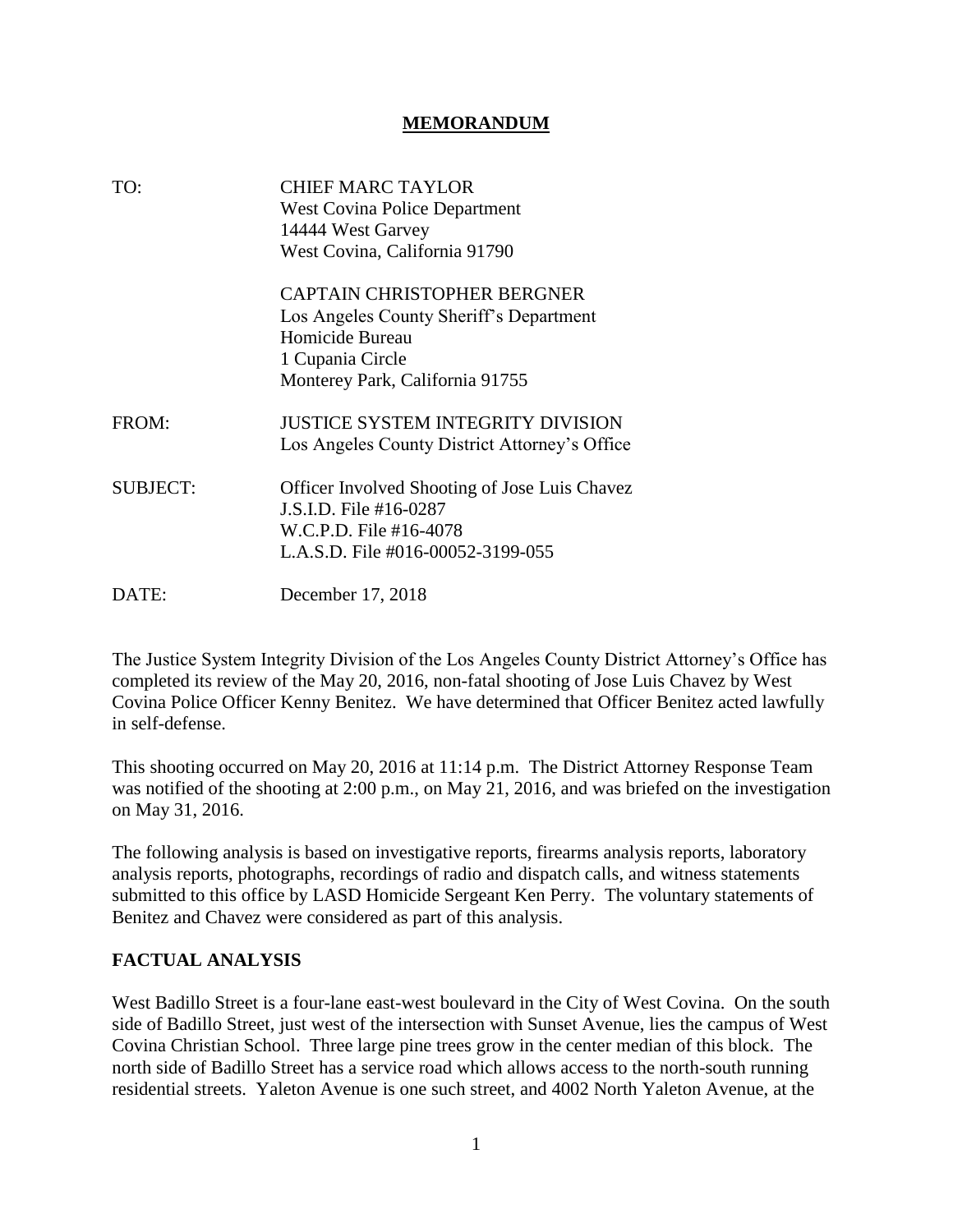corner of Yaleton Avenue and Badillo Street, has a high wooden fence between the south side of the home and the service road. This part of West Covina does experience narcotics sales activity.



*Figure 1: Aerial view of scene, looking east, with Benitez' police unit parked on the corner of Yaleton Avenue and Badillo Street and Chavez' bicycle abandoned on Yaleton Avenue.*

Shortly after 11:00 p.m. on May 20, 2016, Benitez was driving westbound in a patrol unit. Benitez was equipped with a department-issued baton and his service weapon, a .45 caliber Glock 21. He carried three additional 12-round magazines. Chavez was walking a bicycle alongside a woman at the intersection of Yaleton Avenue and the service road on the north side of Badillo Street.

At approximately 11:14 p.m., Benitez broadcast that he was in foot pursuit of a suspect. Shortly thereafter, he radioed that he had been "hit." Units responding to these calls found Benitez face down on a dirt patch between the service road curb and the fence to the south side of 4002 N. Yaleton Avenue, with a gunshot wound to his lower back. As personnel removed his clothing to begin rescue services, they found a 9mm projectile between his torso and ballistic vest.

A bicycle lay in the street, just around the corner, in front of 4002 N. Yaleton Avenue. Several ejected .45 caliber cartridge cases were recovered in a zone extending from partway into the westbound lanes of Badillo Street, back toward where Benitez lay. Benitez' Glock 21, loaded with a 12-round magazine and a round in the chamber, an empty Glock 21 magazine, along with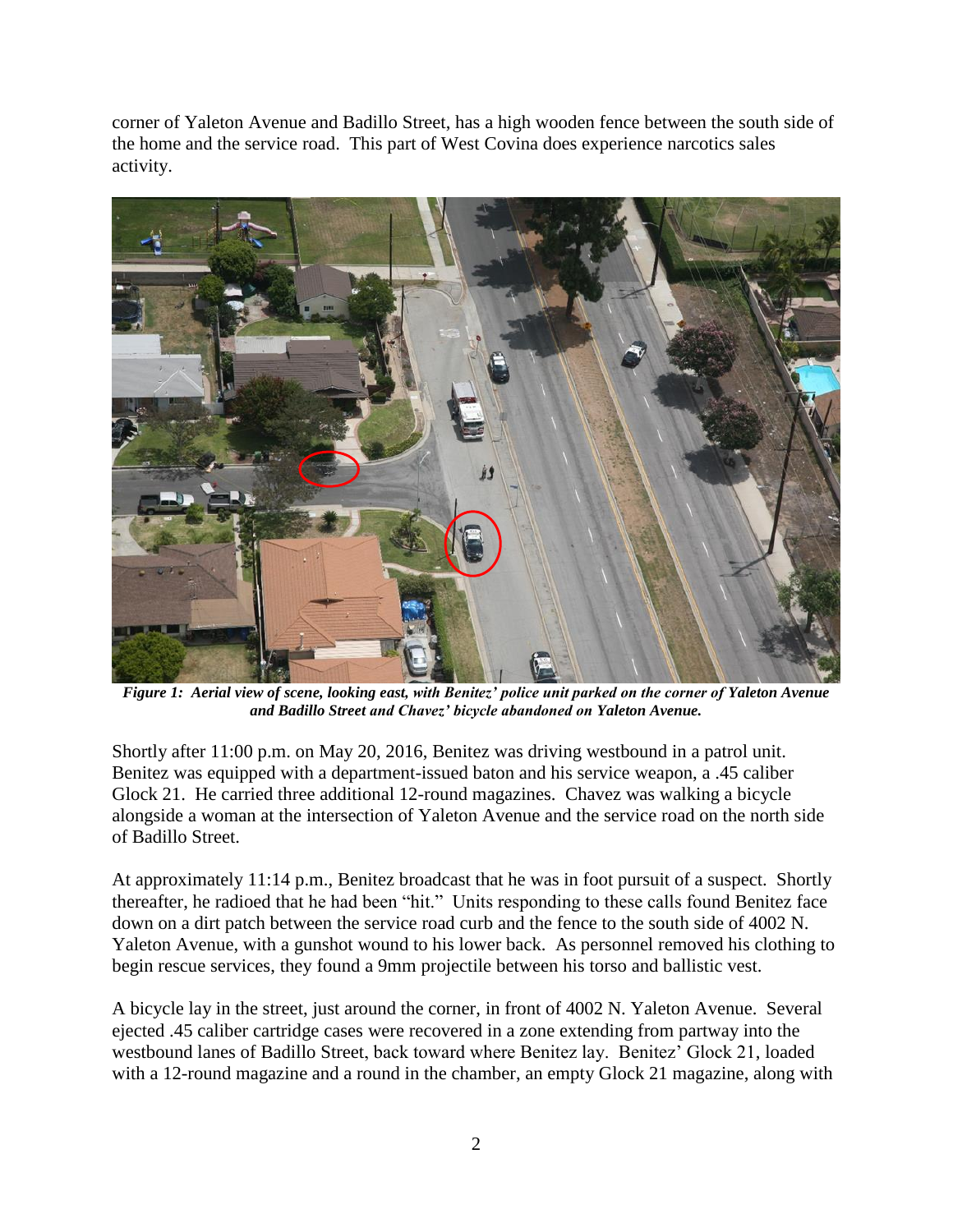an expended .45 caliber bullet casing, and the rest of his equipment including Benitez' baton loop and night stick, were scattered in the dirt around Benitez.



*Figure 2: Area where Benitez was found and triaged.*

Prior to being medically transported, Benitez told responding officers he had been involved in a shooting with a male Hispanic suspect who had shot him. He said the suspect fled south and disappeared after jumping the fence at the West Covina Christian School. The exchange of gunfire occurred across the westbound lanes, center median, and eastbound lanes of Badillo Street, between Yaleton Avenue and Sunset Avenue. Benitez stated he discharged his Glock 21 thirteen times in a south and easterly direction and believed the suspect was struck because he had fallen during the exchange of gunfire.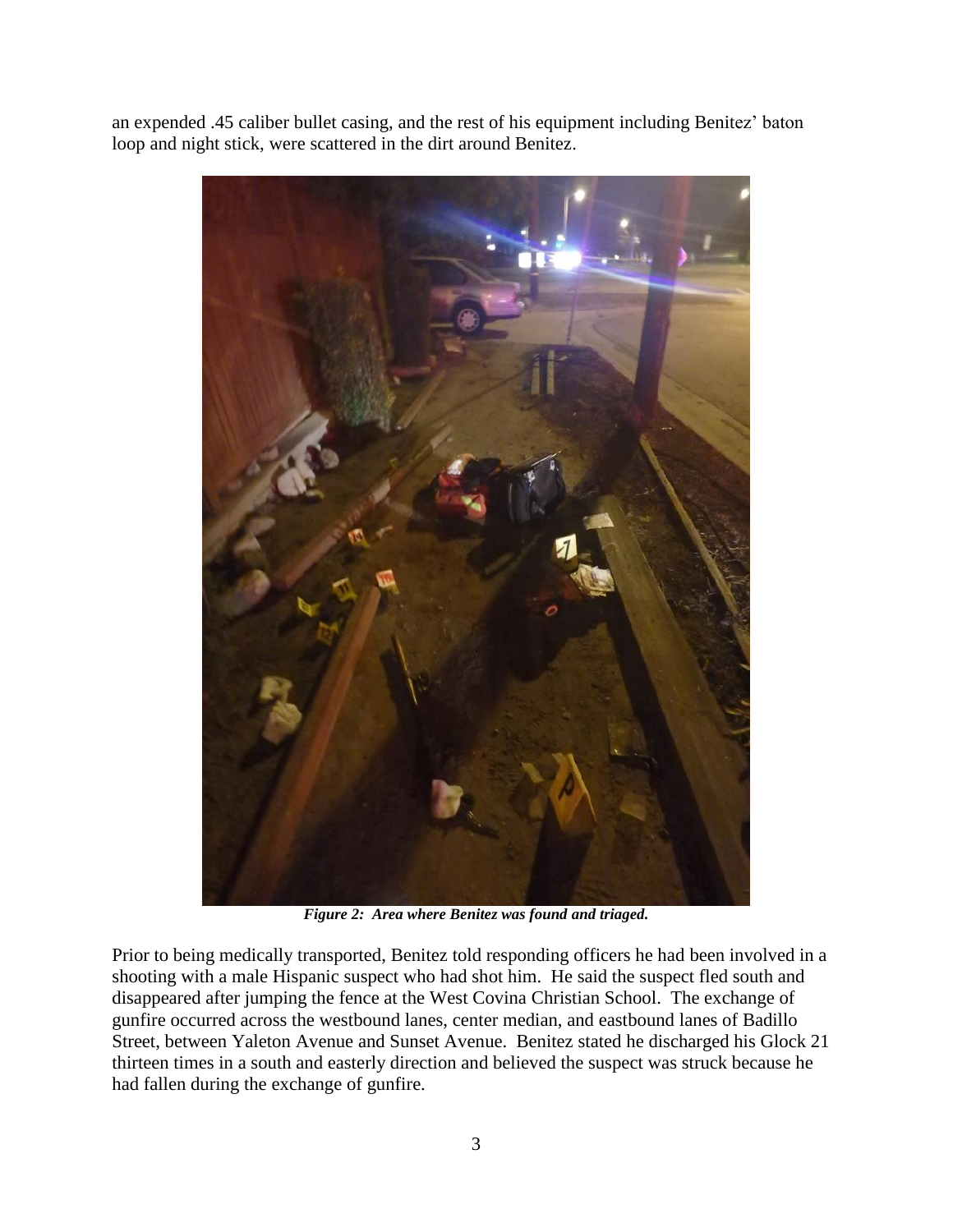Bullet strikes were found in the fence and south-facing wall of 4002 N. Yaleton Avenue. Two fired bullets were found on the ground just to the east of that house. Bullet strikes were also found on a large tree in the center median of Badillo Street. Scattered around this tree, were several ejected 9mm cartridge cases. A few additional 9mm cartridge cases were found on the street in the eastbound lanes of Badillo Street, just north of the southern curb.



*Figure 3: View of tree in center median of Badillo Street, looking Northwest.*

A blood trail led away from the southern curb, over the fence separating the school campus from Badillo Street, across a corner of the athletic field, along some bleachers, and over the fence that separated that field from Yaleton Avenue, leading away from Badillo Street. Recovered from along this southbound path of travel were: a 9mm Springfield Armory handgun, various items of bloodied clothing, a cap, a back brace, a baggie containing methamphetamine, and a container of what appeared to be marijuana. These items were examined for latent prints and DNA and eventually linked to Chavez.

Neighbors in the area told investigators that shortly after 11:00 p.m. on May 20, 2016, they heard an exchange of gunfire: first several shots from a "smaller caliber" or "quieter" firearm, then several from a "larger caliber" or "louder" gun, then a few more from the smaller caliber, followed by a couple more from the larger caliber. Within minutes, they heard police and rescue units responding. Witnesses reported a man hopping over the ivy-covered fence from the school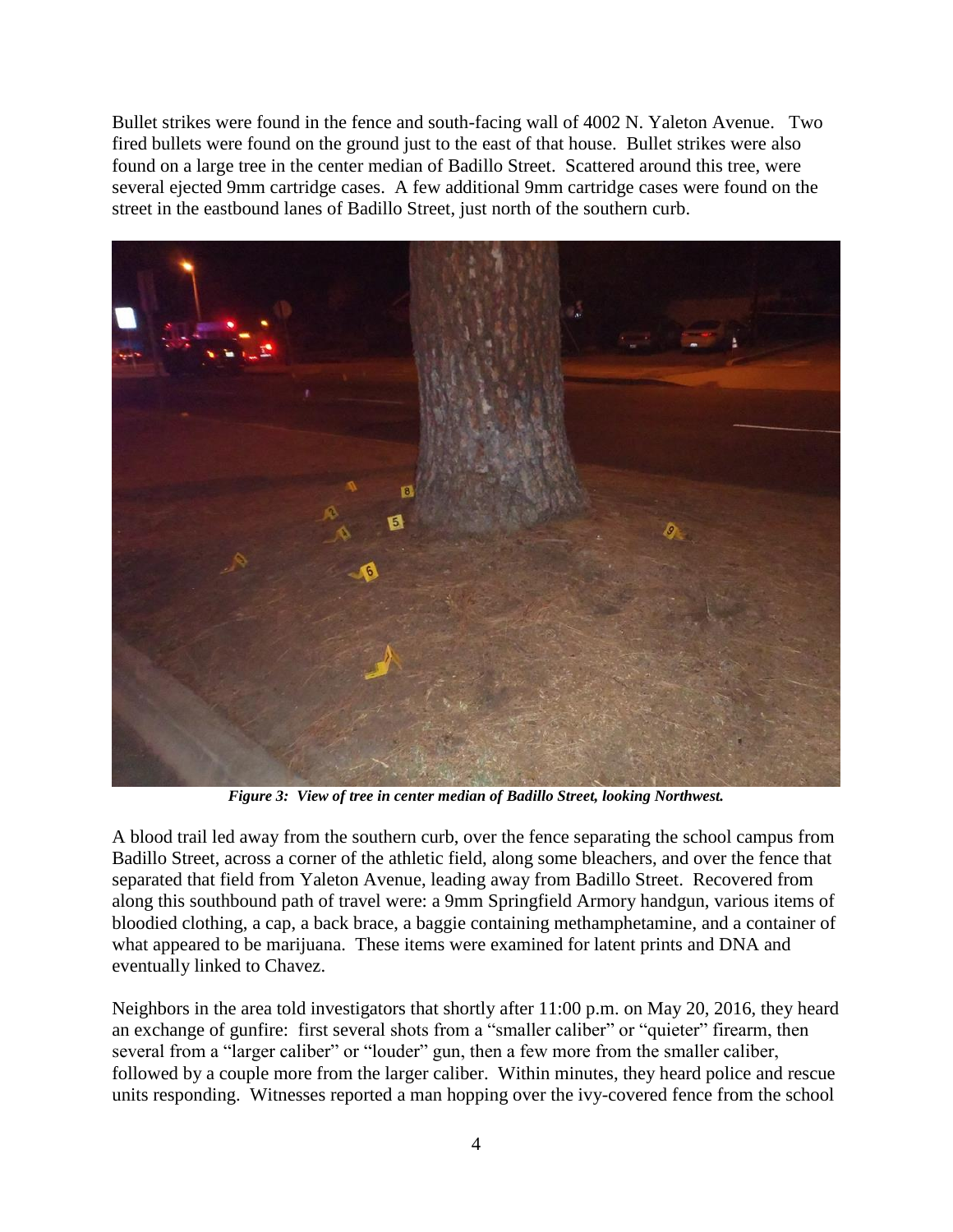field onto South Yaleton Avenue. They saw him fall to the ground, and then walk away calmly, southbound on Yaleton Avenue.

At the time of this incident, Chavez was an East Side Baldwin Park gang member who went by the moniker "Night Owl" or the nicknames "Lou" or "Louie." Chavez was out-on-bail in felony case number KA111445, having plead no contest to drug and weapons charges and was supposed to return to court for sentencing. He had prior felony strike convictions and was ineligible to possess a firearm. $<sup>1</sup>$ </sup>

Chavez was located six days later, hiding at a home in La Puente. It appeared he had been treating two gunshot wounds: One to his right thumb, and another through his left elbow.

#### **Statement of Benitez:**

Benitez had over nine years of law enforcement experience at the time of this incident, with four years as an enlisted Marine with active infantry experience prior to attending the police academy.<sup>2</sup> He was interviewed at 3:08 p.m. on May 24, 2016, regarding this shooting. Members of LASD Homicide Division conducted the interview and his attorney was present.

Benitez stated he saw Chavez walking eastbound on Badillo Street towards Yaleton Avenue with a female companion. He observed what he believed to be a narcotics transaction between them so he stopped his patrol car facing westbound on the service road just east of Yaleton Avenue, and walked back towards them. Benitez asked Chavez to take a seat on the curb so that he could speak to him. Chavez did not comply and instead got on his bicycle and started to ride away, northbound on Yaleton Avenue, while reaching to the right, front side of his body as he looked back at Benitez. Benitez commanded him to stop, but Chavez ignored his order. Benitez believed Chavez may have a weapon and struck him once on the back of his left shoulder with his baton to gain compliance. Chavez jumped off the bike and approached Benitez in a combative manner. Benitez felt Chavez wanted to fight him so he struck him again with the baton to his front torso. Chavez turned and ran southbound towards Badillo Street. As Chavez was reaching again to the front, right side of his body, Benitez chased him and struck him again on the legs.

Chavez increased his distance from Benitez as he ran. Benitez was in the westbound lanes of Badillo Street when Chavez reached the center median. Once Chavez reached a tree there he pulled out a "small pistol" from the right side of his body. Chavez rounded the tree, looked at Benitez, and pointed the gun at him with his right hand. Benitez heard rounds "whiz" by him and felt that he was going to be killed. He returned fire in hopes that this would cause Chavez to hide behind the tree and stop shooting. After this initial exchange of fire, Chavez did move back behind the tree. Benitez turned to get out of the line of fire but was hit by a round from Chavez's gun. Benitez managed to get back across the service road and fell down. He saw Chavez running around the south side of Badillo Street, with the gun still in his hand. Benitez was only

<sup>&</sup>lt;sup>1</sup> Chavez is currently awaiting trial for the attempted murder of Benitez in case number KA112538, based on this incident.

<sup>&</sup>lt;sup>2</sup> Employment records show that Benitez shot armed suspects in the course of duty on two prior occasions and both shootings were determined to have been justified.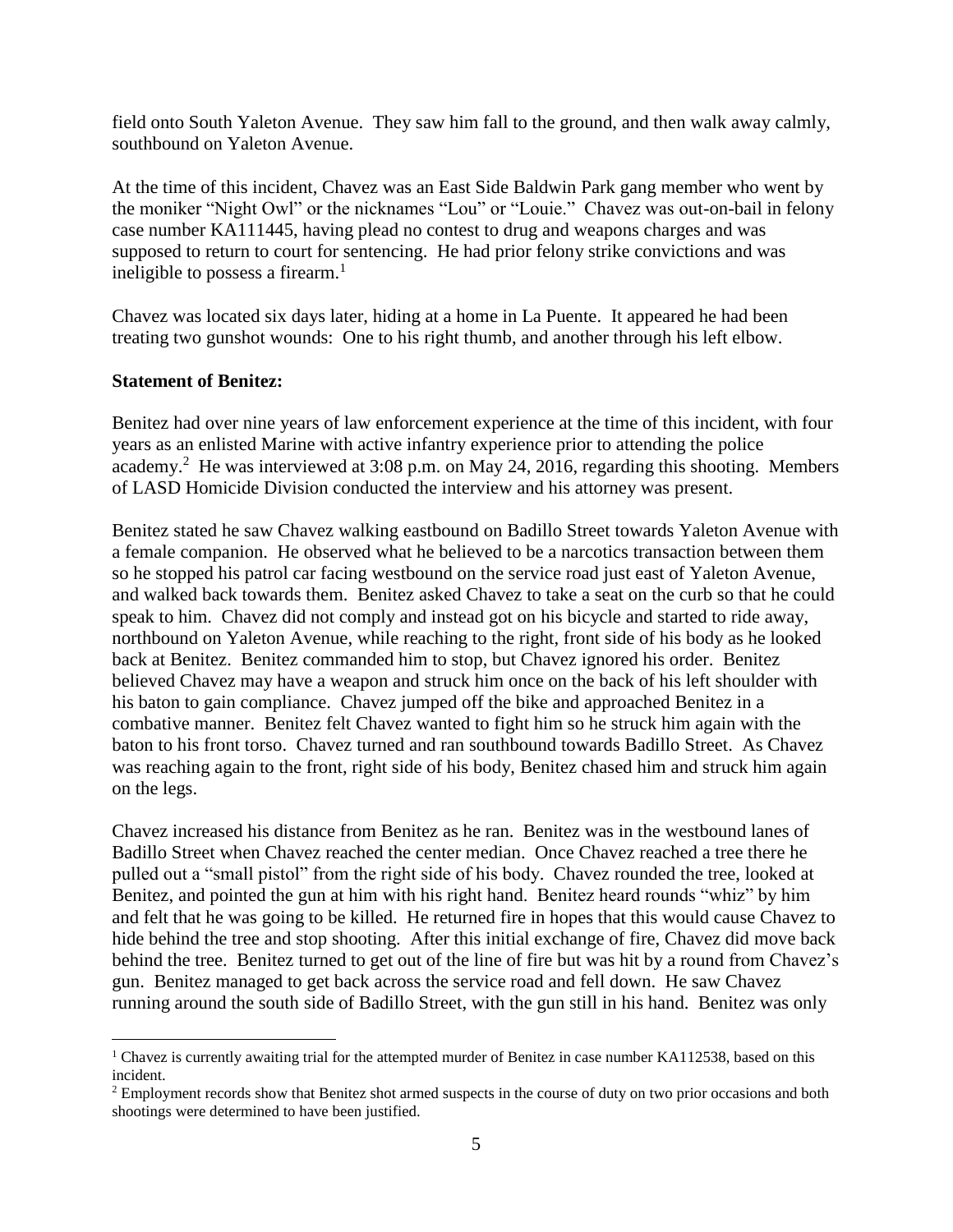able to get to his knees and fired towards Chavez to keep him away from him. Benitez saw Chavez fall but Chavez fired back so Benitez went back down to the ground for cover. Chavez ran further south and jumped over the fence of the school. Benitez remained collapsed on the ground until help arrived.

Benitez told investigators that when Chavez took cover and started to shoot, he heard rounds go past his head and body and believed Chavez was trying to kill him. When Chavez shot more rounds as Benitez was on the ground, he felt that Chavez was "trying to finish [him] off."

#### **Statement of Chavez:**

LASD investigators advised Chavez of his Miranda rights and interviewed him about this incident on May 30, 2016, at 11:41 a.m. Chavez acknowledged being an influential member of the Rascals clique of the "Eastside Bolen" gang, with a moniker of Night Owl, and that enemies of his clique lived in the area where he was confronted by Benitez. He stated he realized that Benitez was a police officer and because he was out on bail for sales of methamphetamine and possession of a knife, his sentence would increase from two to 11 years in prison if he was caught with the handgun he was carrying that night. Although he had smoked methamphetamine earlier that day and eventually admitted he had been carrying drugs, he denied participating in any hand-to-hand transaction that could have formed a basis for Benitez stopping him.

Chavez refused to comply with Benitez' commands and attempted to get on his bicycle and ride away when Benitez struck him with his baton. Chavez further explained that this caused him to run away from Benitez, southbound across Badillo Street. He initially stated that he had to hold his gun in his waistband when he was getting on the bike and running away. He also stated that Benitez told him to take his hands out of his pants, then shot at him and hit him in the right thumb as he ran away. Chavez said that when he reached the center median, he shot back. He also stated that he never aimed at Benitez but only wanted to make him stop shooting at him, that he had to rack the gun with difficulty due to the injury to his right thumb, and that he got shot in the left elbow as he jumped the fence on the south side of Badillo Street.

Chavez then modified his statement to say that he did not hold his pants while he was mounting the bike, but did hold his gun "down" in his pants as he ran away and would not have removed the gun from his waistband because he did not have "a death wish." He could not explain how his thumb got hit before he reached for his own gun and denied having said that he had difficulty racking his gun due to the injury to his thumb. He stated that he shot all his rounds from the center island or maybe over his head once he got across the street. He then said he got shot in the elbow while Benitez was on the ground on the other side of the street and that Benitez fell down after he ran to the curb and kept shooting. He later said he thought he fell on the south side of Badillo Street when Benitez shot him "the second time."

Chavez acknowledged he got rid of the gun and other items so that he would not be found with them.